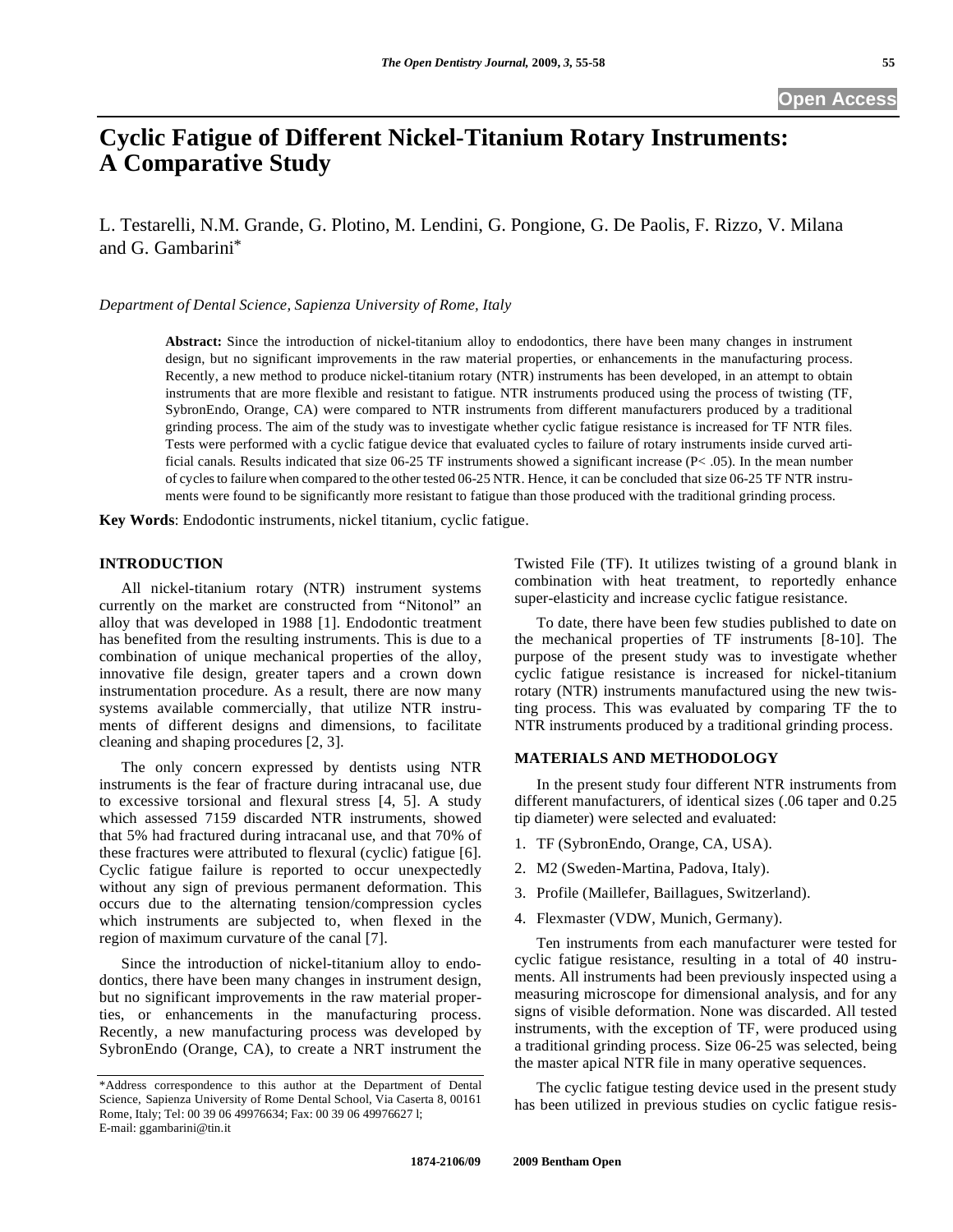tance performed by the authors [8, 11, 12]. The device consists of a main frame to which a mobile plastic support is connected for the electric handpiece, and a stainless steel block containing the artificial canals (Fig. **1**). The electric handpiece was mounted upon a mobile device to allow precise and reproducible placement of each instrument inside the artificial canal. This ensured three-dimensional alignment, and positioning of the instruments to the same depth. The artificial canal was manufactured by reproducing an instrument's size and taper. It provided the instrument with a suitable simulated root canal with a 60 degree angle of curvature and 5 mm radius of curvature. The centre of the curvature was 6 mm from the tip of the instrument and the curved segment of the canal was approximately 6 mm in length. The instruments were rotated at a constant speed of 300 rpm using a 16:1 reduction handpiece (W & H Dentalwerk, Burmoos, Austria), powered by a torque controlled electric stepper motor (X-Smart; Dentsply Maillefer, Ballaigues, Switzerland). Torque was set at 2 N/cm.

 All instruments were rotated until fracture occurred. The time to fracture was recorded visually with a 1/100-second chronometer. The time to fracture was multiplied by the number of rotations per minute (RPM), to obtain the number of cycles to failure (NCF) for each instrument. The length of the fractured tip was also recorded for each instrument.

 Means and standard deviations (SD) of NCF and fragment length were calculated for each system. Data were subjected to one-way analysis of variance (ANOVA) to determine significant differences between groups. When the overall *F*-test indicated a significant difference, the multiplecomparison Holm *t*-test procedure was performed to identify the mean that differed from the others. Significance was set at the 95% confidence level.

# **RESULTS**

Mean values  $\pm$  standard deviation expressed as NCF are displayed in Table **1**. A higher number of cycles to failure is due to a higher resistance to cyclic fatigue of the tested instruments A statistically significant difference  $(P < 0.05)$ was noted between TF instruments and the other tested NTR instruments produced with a traditional grinding process. TF instruments, size 25, and.06 taper, showed the greatest mean number of cycles to failure. No statistically significant difference  $(P > 0.05)$  was noted between ProFile, FlexMaster and M2 NTR instruments

| <b>Instruments</b>   | NCF       |           | <b>Fragment Length</b> |           |
|----------------------|-----------|-----------|------------------------|-----------|
|                      | Mean      | <b>SD</b> | Mean                   | <b>SD</b> |
| TF 25.06             | $770.01*$ | 123,77    | 5,29 $\xi$             | 0,40      |
| M <sub>2</sub> 25.06 | 492,51    | 91,54     | $5,33 \xi$             | 0.25      |
| FlexMast 25.06       | 555,83    | 83,47     | $4,58 \xi$             | 0.56      |
| Profile 25.06        | 564,00    | 22,71     | 5,00 ξ                 | 0.58      |

**Table 1. Fatigue Resistance (Mean Number of Cycles to Failure and SD) of Size 25, Taper.06 Instruments** 

Significant differences in NCF between TF and the other NTR instruments (P  $<$ 0.05).

No significant differences in NCF between M2, FlexMast and Profile  $(P > 0.05)$ .

 No significant differences in fragment length between all NTR instruments (*P* >  $0.05$ ).

 Mean length of the fractured segment was also recorded to evaluate the correct positioning of the tested instrument



**Fig. (1).** The testing device.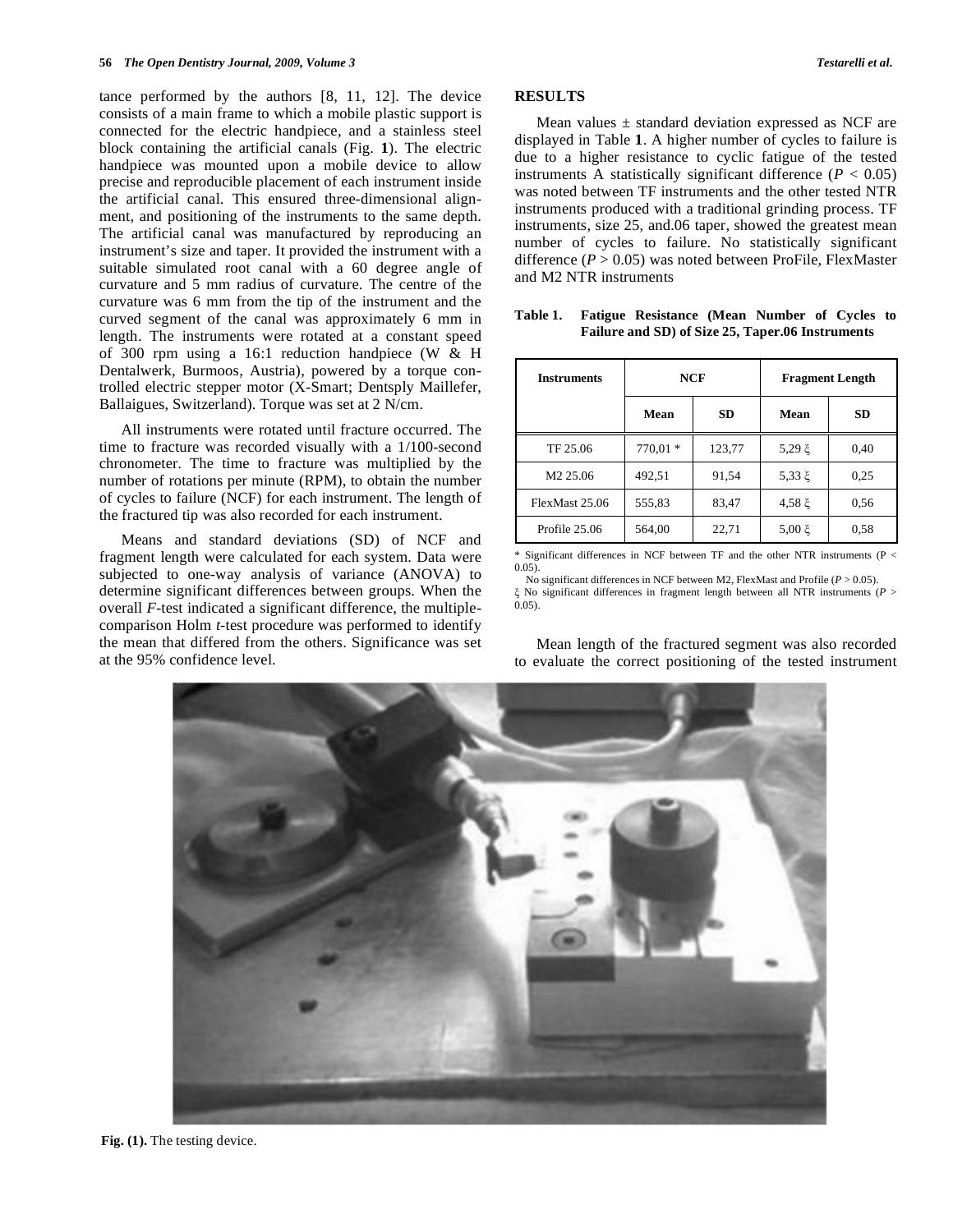inside the canal curvature, and whether similar stresses were being induced. No statistically significant difference (*P* > 0.05) in the mean length of the fractured fragments was evident for all of the instruments

#### **DISCUSSION**

 There have been no scientific methods developed to date, which evaluate the resistance to fatigue of NTR instruments. Differences in testing devices used for evaluation can lead to different results, but so far there has been no device or method for fatigue testing incorporated into international standards for endodontic instruments. Furthermore, there is no testing protocols approved by the International Standard Organization (ISO) to establish minimum standards for an instrument's cyclic fatigue resistance. Nevertheless, with cyclic fatigue failure appearing to be the main mechanism leading to intracanal failure, fatigue testing of NiTi rotary instruments is probably the most useful tool to understand an instruments' fatigue properties. The cyclic fatigue testing device used in the present study has been utilized in previous studies of cyclic fatigue resistance [8, 11, 12]. The purpose of the present study was to investigate whether cyclic fatigue resistance is increased for nickel-titanium rotary (NTR) instruments manufactured using the new twisting process. This was evaluated by comparing TF NTR instrument produced by the process of heating and twisting to NTR instruments produced by traditional grinding methods. Results showed that size 06-25 TF instruments were significantly more resistant to cyclic fatigue than the other tested size 06-25 NTR instruments.

 In a recent study [13] it has been determined that the fatigue life of NTR instruments is not significantly affected by differences in cross-sectional shape. Therefore, the improvement in cyclic fatigue resistance for size 06-25 TF instruments appears to be related to the manufacturing process. Moreover, it has been shown [14] that the design of the cutting flutes does not influence the fatigue resistance of instruments that are the same size.

 The TF technology was developed to increase NTR instrument resistance to cyclic fatigue, and provide superior mechanical properties. The present *in vitro* evaluation of resistance to cyclic fatigue provided promising results. The innovative manufacturing process developed by SybronEndo, involving twisting a ground blank and heat treating it, produced a new instrument (TF) significantly more resistant to fatigue than NTR instruments produced with the traditional grinding process.

 Results can be explained by the fact that the traditional grinding process has many drawbacks [15]. More precisely, cutting across the grain of the crystalline structure of the nickel-titanium wire limits the overall strength of the instruments, due to the formation of micro-cracks and defects along the surface of the instruments and within the internal structure [16-18]. These defects can cause stress concentration points that weaken the instruments and can lead to intracanal failure. Moreover cracks can propagate to failure at a stress level lower than the stress usually encountered during canal instrumentation, leading to sudden, unexpected file breakage [19, 20].

 The preliminary findings of the present study must be confirmed by further investigations, which should evaluate other clinically relevant mechanical properties of the TF instruments. Additional studies are also necessary to improve correlations between *in vitro* and *in vivo* fatigue resistance of NTR instruments.

#### **CONCLUSION**

 It can be concluded that the new twisting process produced size 06-25 NTR instruments (TF) significantly more resistant to fatigue than those produced with the traditional grinding process.

# **ABBREVIATIONS**

NTR = Nickel-Titanium Rotary

- $TF = Twisted File$
- $NCF$  = Number of Cycles to Failure
- $SD = Standard Deviation$

#### **REFERENCES**

- [1] Walia HM, Brantley WA, Gerstein H. An initial investigation of the bending and torsional properties of Nitinol root canal files. J Endod 1988; 14(7): 346-51.
- [2] Kazemi RB, Stenman E, Spångberg LS. A comparison of stainless steel and nickel-titanium H-type instruments of identical design: torsional and bending tests. Oral Surg Oral Med Oral Pathol Oral Radiol Endod 2000; 90(4): 500-6.
- [3] Xu X, Eng M, Zheng Y, Eng D. Comparative study of torsional and bending properties for six models of nickel-titanium root canal instruments with different cross-sections. J Endod 2006; 32(4): 372- 5.
- [4] Anderson ME, Price JW, Parashos P. Fracture resistance of electropolished rotary nickel-titanium endodontic instruments. J Endod 2007; 33(10): 1212-6.
- [5] Fife D, Gambarini G, Britto Lr L. Cyclic fatigue testing of Pro-Taper NiTi rotary instruments after clinical use. Oral Surg Oral Med Oral Pathol Oral Radiol Endod 2004; 97(2): 251-6.
- [6] Parashos P, Gordon I, Messer HH. Factors influencing defects of rotary nickel-titanium endodontic instruments after clinical use. J Endod 2004; 30(10): 722-5.
- [7] Gambarini G. Cyclic fatigue of nickel-titanium rotary instruments after clinical use with low-and high-torque endodontic motors. J Endod 2001; 27(12): 772-4.
- [8] Gambarini G, Grande NM, Plotino G, *et al*. Fatigue resistance of engine-driven rotary nickel-titanium instruments produced by new manufacturing methods. J Endod 2008; 34(8): 1003-5.
- [9] Gambarini G, Gerosa R, De Luca M, Garala M, Testarelli L. Mechanical properties of a new and improved nickel-titanium alloy for endodontic use: an evaluation of file flexibility. Oral Surg Oral Med Oral Pathol Oral Radiol Endod 2008; 105(6): 798-800.
- [10] Gambarini G, Pongione G, Rizzo F, Testarelli L, Cavalleri G, Gerosa R. Bending properties of nickel-titanium instruments: a comparative study. Minerva Stomatol 2008; 57(9): 393-8.
- [11] Plotino G, Grande NM, Sorci E, Malagnino VA, Somma F. A comparison of cyclic fatigue between used and new Mtwo Ni-Ti rotary instruments. Int Endod J 2006; 39(9): 716-23.
- [12] Grande NM, Plotino G, Pecci R, Bedini R, Malagnino VA, Somma F. Cyclic fatigue resistance and three-dimensional analysis of instruments from two nickel-titanium rotary systems. Int Endod J 2006; 39(10): 755-63.
- [13] Cheung GS, Darvell BW. Low-cycle fatigue of NiTi rotary instruments of various cross-sectional shapes. Int Endod J 2007; 40(8): 626-32.
- [14] Chaves Craveiro de Melo M, Guiomar de Azevedo Bahia M, Lopes Buono VT. Fatigue resistance of engine-driven rotary nickeltitanium endodontic instruments. J Endod 2002; 28(11): 765-9.
- [15] Mc Spadden JT. Mastering Endodontic Instrumentation. Chattanooga TN: Cloudland Institute 2007.